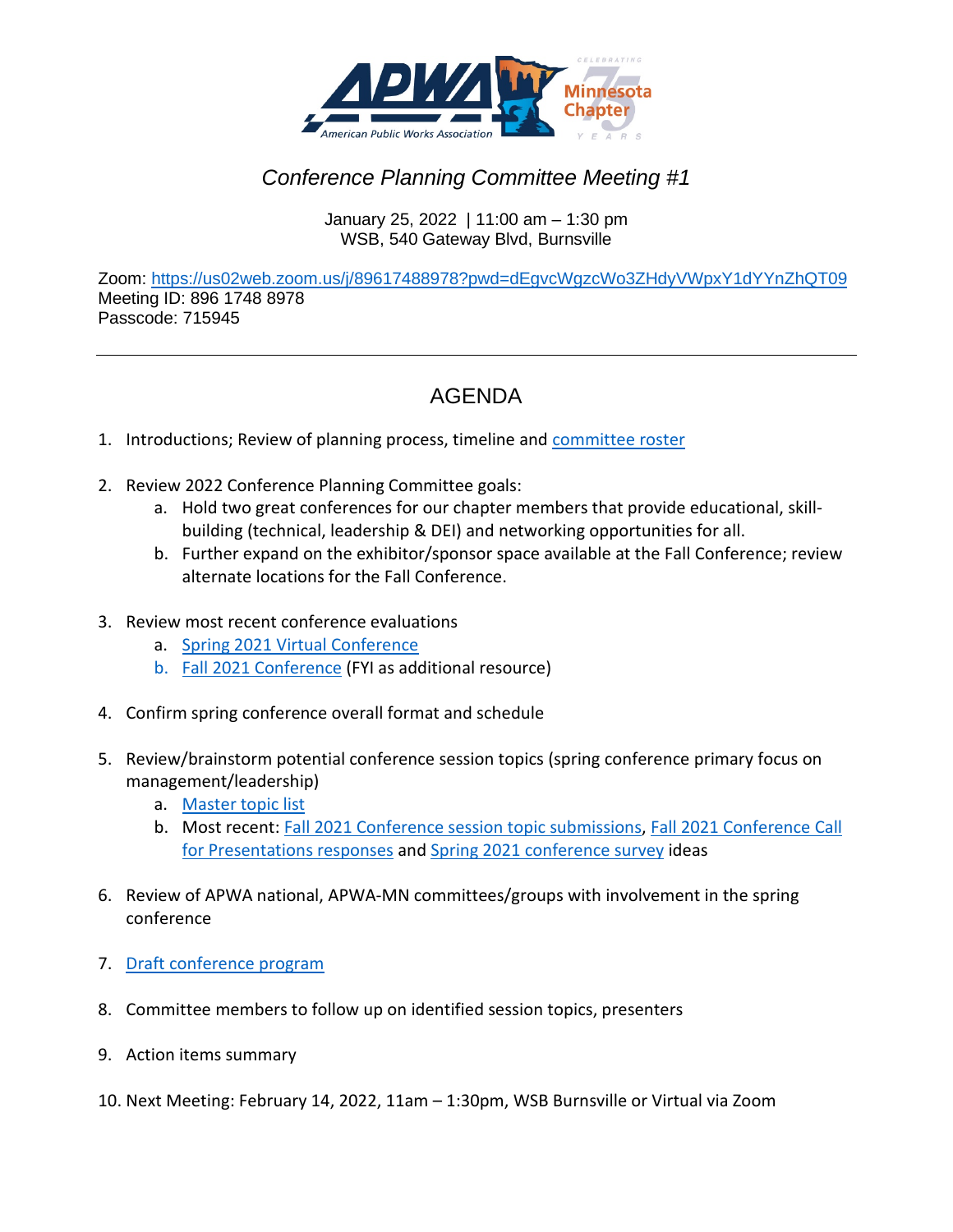# **APWA-MN 2022 Spring Conference Planning Timeline and Details**

#### **Committee Meetings**

Tuesday, Jan. 25 (in person with virtual option) Monday, Feb. 14 (in person with virtual option) Thursday, Feb. 24 (in person with virtual option) Tuesday, March 8 (in person with virtual option)



#### **Conference Details**

May 11 – 13, 2022 Grand View Lodge, Nisswa

Committee meetings are scheduled from 11 am – 1:30 pm at the office of WSB, 540 Gateway Blvd. in Burnsville with a Zoom option available.

### **Conference Planning Timeline and Important Dates**

March 1 – Session topics, presenters and moderators finalized March 10-21 – Registration opens May 11-13 - Conference

### **Meeting 1 Agenda (January 25)**

- 1. Introductions; Review of planning process, timeline an[d committee roster](http://www.apwa-mn.org/membership/Committees/40)
- 2. Review 2022 Conference Planning Committee goals:
	- a. Hold two great conferences for our chapter members that provide educational, skill-building (technical, leadership & DEI) and networking opportunities for all.
	- b. Further expand on the exhibitor/sponsor space available at the Fall Conference; review alternate locations for the Fall Conference.
- 3. Review most recent conference evaluations
	- a. Spring 2021 [Virtual Conference](https://1drv.ms/b/s!ArvesV_Xvo95lyrCyGhTQNu2MFty?e=0dLXs3)
	- b. [Fall 2021 Conference](https://bit.ly/3lI3urQ)
- 4. Confirm spring conference overall format and schedule
- 5. Review/brainstorm potential conference session topics (spring conference primary focus on management/leadership)
	- a. [Master topic list](https://1drv.ms/x/s!ArvesV_Xvo95lj9Xz-iGUOA8xN6q?e=elSvcH)
	- b. Most recent: [Fall 2021 Conference session topic submissions,](https://1drv.ms/w/s!ArvesV_Xvo95p2CTo7nnkDOiHEpB?e=TCsTmw) [Fall 2021 Conference Call for](https://1drv.ms/x/s!ArvesV_Xvo95lwt84x36G7U26D5g?e=rBndOn)  [Presentations](https://1drv.ms/x/s!ArvesV_Xvo95lwt84x36G7U26D5g?e=rBndOn) responses an[d Spring 2021 conference survey](https://onedrive.live.com/?authkey=%21AGafsayTFVjBIpw&cid=798FBED75FB1DEBB&id=798FBED75FB1DEBB%212873&parId=798FBED75FB1DEBB%21546&o=OneUp) ideas
- 6. Review of APWA national, APWA-MN committees/groups with involvement in the spring conference
- 7. [Draft conference program](https://1drv.ms/w/s!ArvesV_Xvo95p2ZQH4qsapzsK2lD?e=FwkFkJ)
- 8. Committee members to follow up on identified session topics, presenters
- 9. Action items summary

### **Meeting 2 Agenda (February 14)**

- 1. Committee member sharing of updates on identified session topics and presenters
	- a. Determine viability of topics, next steps, gaps still to fill
- 2. Review preliminary conference agenda, brochure layout
- 3. Discuss food options
- 4. Final fall conference financial overview and budget
- 5. Other
- 6. Action items summary